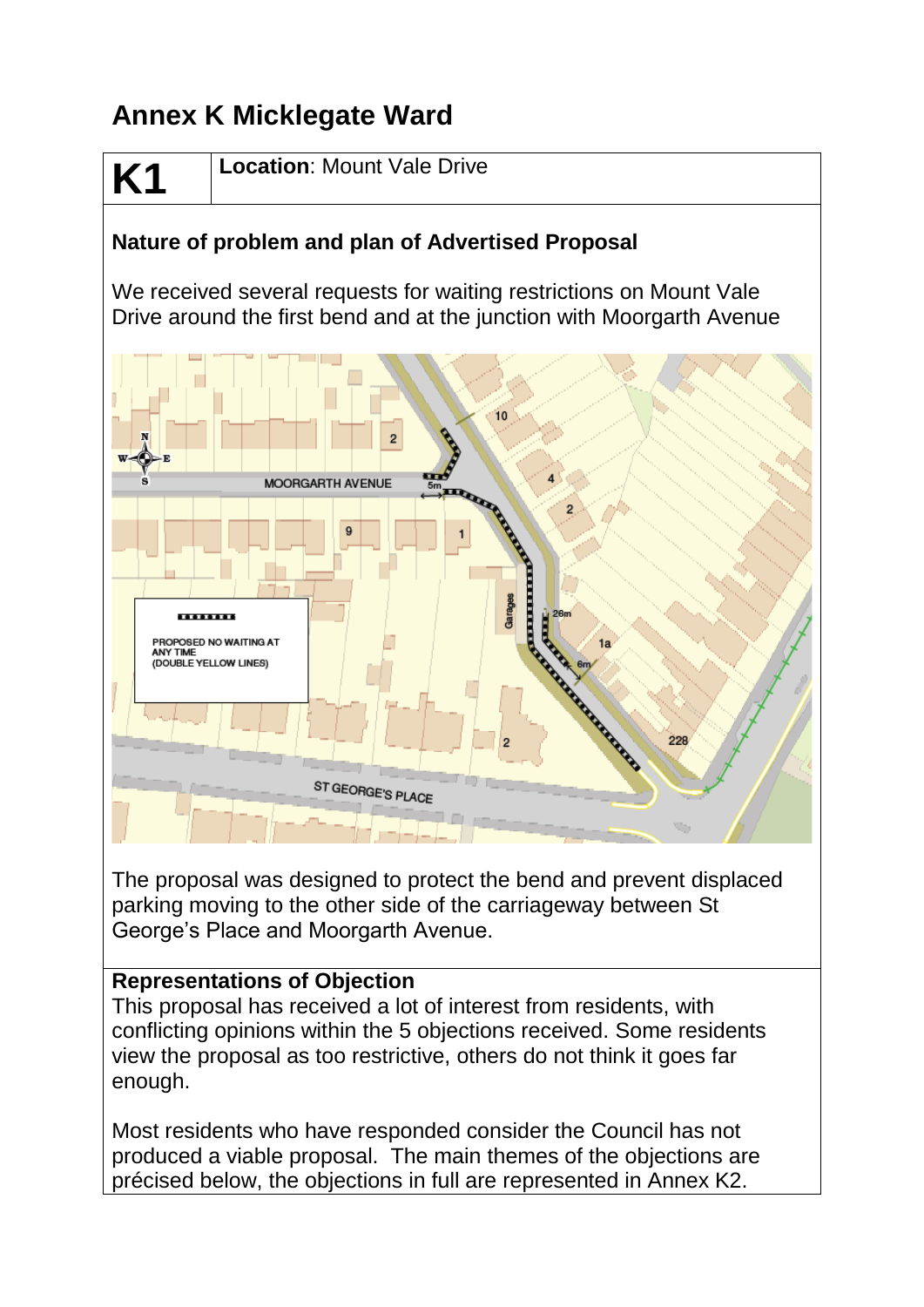- Overall feeling that officers have not spent sufficient time evaluating the problems and designing a better solution
- Placing the restrictions on the west side is unnecessary
- Resident Parking would be a better solution
- Problem caused by commuters
- Problem will be made worse when the small housing estate is built, why not plan for the worsening problem now
- Mount Vale Drive being treated differently to other roads, which have resident parking or longer lengths of restrictions (Pulleyn Drive)
- Double yellow lines should be on the east side, full length
- Double yellow lines should be on both sides, full length
- Requests for action on street been ignored previously
- Request for additional length of restriction into Moorgarth Avenue and consideration of restrictions at junction with Towton Avenue

#### **Officer analysis**

Where the restrictions are to be placed in a residential area, we try to propose a minimum requirement to ensure vehicles can access whilst leaving on-street parking amenity for residents and their

visitors/tradesman to use. We would not propose restrictions for the full length of a residential street, both sides, where the width of carriageway is sufficient for a vehicle to park and others to pass. We are given to understand that not all residents have sufficient off street parking amenity for their needs and rely on street parking availability. There is a business outlet on Mount Vale Drive that would be compromised by restrictions for the full length of the street.

The main problem of access on Mount Vale Drive reported to us was parking around the bend causing vehicles to the wrong side of the carriageway without a forward view. This has been addressed in the proposal.

## **Resident Parking**

Other nearby streets raised and submitted neighbourhood petitions to request Resident Parking which has since been implemented. Our files have recorded two enquiries about Resident Parking in this area from residents in the last two years. Both were informed of the procedure involved and the first step would be to gather evidence of support (usually in the form of a petition). This would be a viable option for the area and the Council would be willing to consult further should evidence of support be submitted.

## **The way forward**

The ongoing development of 12 houses on land at the north of Mount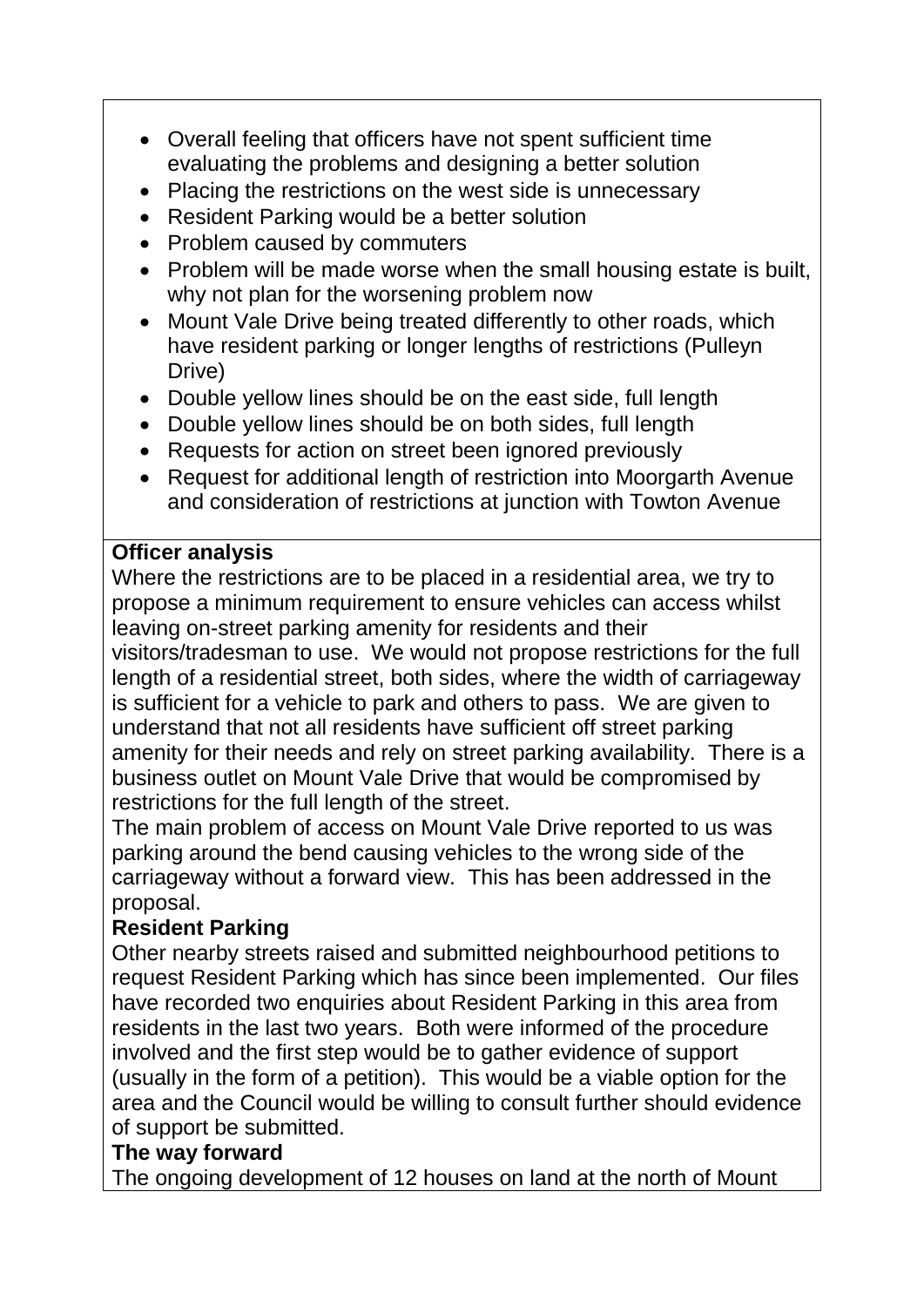Vale Drive has involved a temporary coning order to prevent parking in order to achieve safe passage for delivery vehicles. The coning order suspending parking on the east side only around the bend has been adequate for this purpose. Each property on the development has 2 or more parking spaces with 3 visitor spaces on site. The traffic flow on street will slightly increase, but there is no evidence at this time that any additional parking on Mount Vale Drive will occur as a result of this development when occupied.

We would agree that additional restrictions may be beneficial on Moorgarth Avenue in the junction area. It is difficult to assess and implement restrictions at the junction with Towton Avenue until the highway works necessitated by the development are in place.

From the proposal we can only implement as advertised or place a lesser restriction. Any additional restrictions recommended will involve further advertisement.

#### **Options:**

1. (i)Implement restrictions as advertised

(ii)Advertise additional restrictions in Moorgarth Avenue to a length of 10m

(iii) Officers to continue to monitor and advertise any further restrictions if necessary.

This is the recommended option because it allows us to implement restrictions to ease the access pressure whilst continued monitoring after implementation to allow officers to revise the area with a view to additional restrictions if required

2. To take no further action at this time with a view to re-advertising a proposal for waiting restrictions on both sides for the full length to include restrictions at the junction with Moorgarth Avenue and Towton Avenue

This is not the recommended option because it removes all onstreet parking amenity in a residential area. This is the clear view of one objector but is likely to bring forward objections from other residents who require additional parking amenity on-street.

3. Implement a lesser restriction than advertised with restrictions on the east side of Mount Vale only.